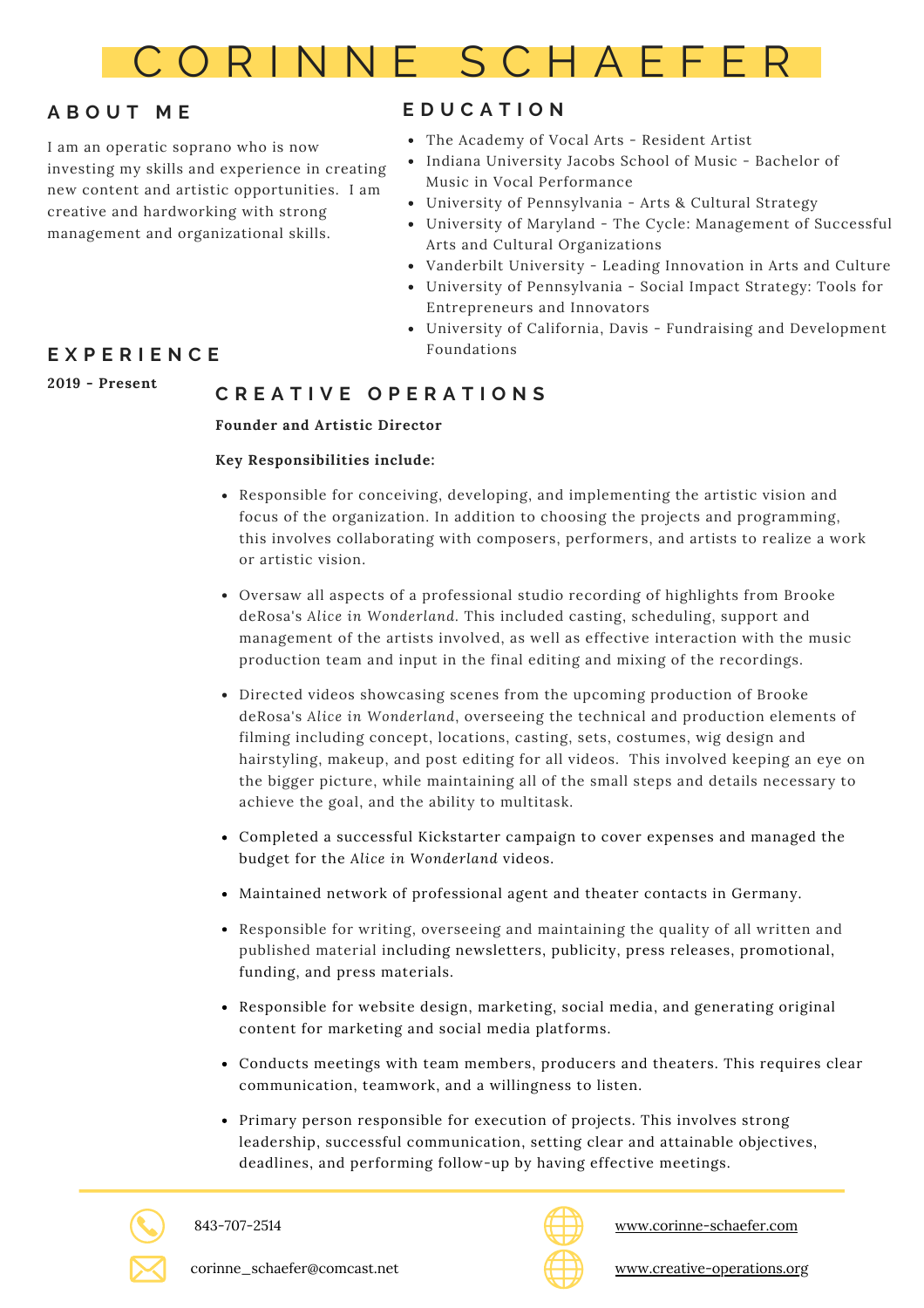

#### **2016 - 2020 O P E R A O N T A P H A M B U R G**

## **Co-Founder and Co-Managing Director - Hamburg, Germany**

## **Key Responsibilities include:**

- Responsible for envisioning, cultivating, and executing the artistic vision and focus of the organization.
- Oversaw all aspects of monthly concerts including concert theme, concert programming, casting, set, rehearsal and show moderation. This included choosing the themes and titles for the monthly concerts, organizing and working with the singers and pianist to finalize the concert program, creating a program order, running rehearsals, and writing moderation for each show.
- Served as a spokesperson for the organizations artistic purpose via speaking engagements, public and social appearances, and as requested, at fundraising events and solicitations.
- Responsible for writing, overseeing and maintaining the quality of all written and published material including newsletters, publicity, press releases, promotional, funding, and press materials.
- Responsible for website design, marketing, social media, and generating original content for marketing and social media platforms. This included partnership with the venue in creating themed cocktails that corresponded with the theme of each show.

#### **T H E P H A N T O M O F T H E O P E R A 2013 - 2015**

**Theater Neue Flora - Stage Entertainment - Hamburg, Germany**

## **Cover Carlotta, Mme Firmin**

- Performed as part of the ensemble in Stage Entertainment's production of Andrew Lloyd Webber's *The Phantom of the Opera* for the entirety of its Hamburg run at Theater Neue Flora. This involved strong teamwork and collaboration.
- Performed the role of Carlotta 114 times, including during previews. The role of cover required fast learning, consistency, flexibility, and reliability.
- Worked with the Broadway creative team including Hal Prince.



843-707-2514



[www.corinne-schaefer.com](https://www.corinne-schaefer.com/)